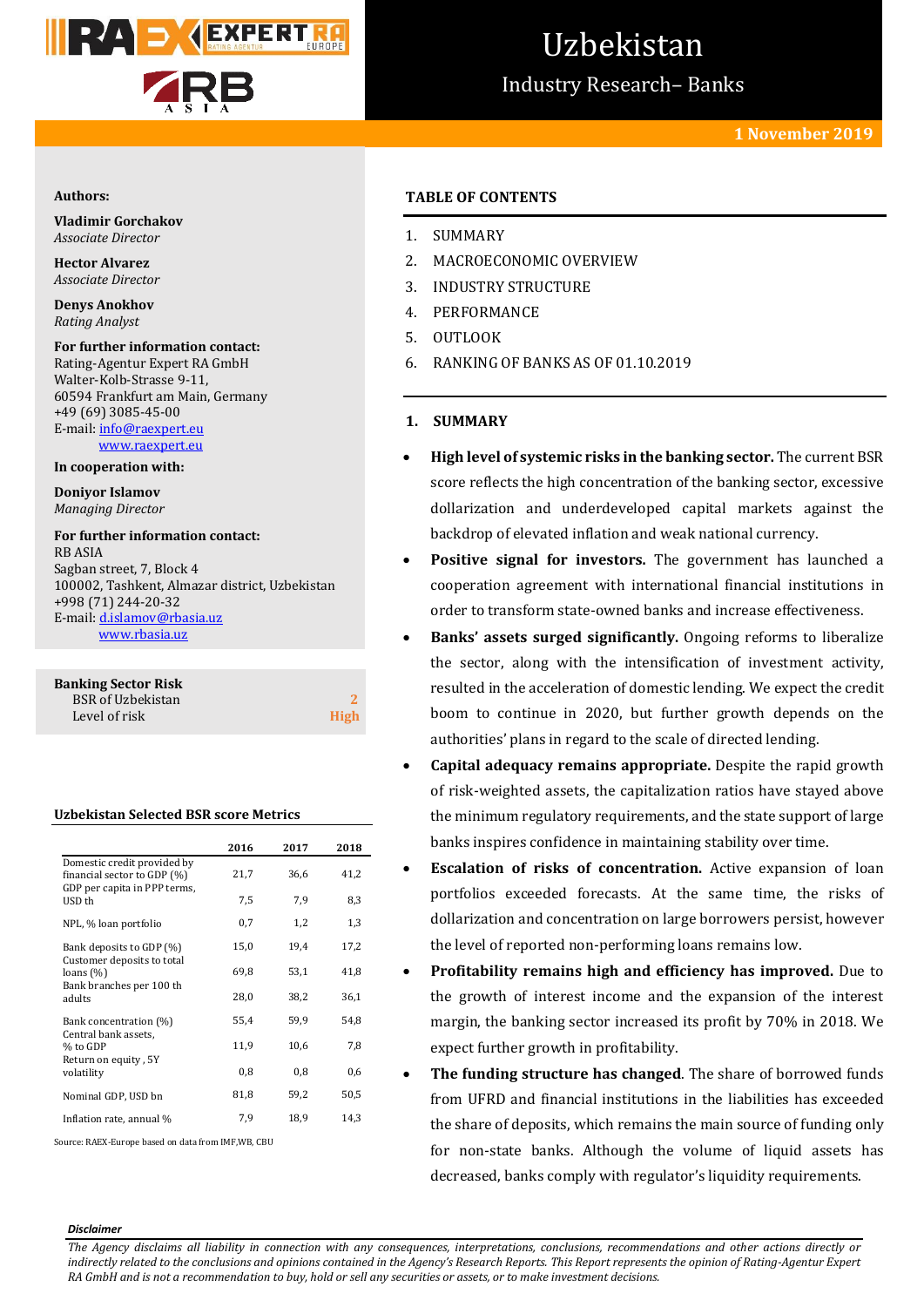|                            | 2016     | 2017     | 2018     |
|----------------------------|----------|----------|----------|
| Assets, UZS bn             | 84 075   | 166 632  | 214 420  |
| Loans, UZS bn              | 52 045   | 110572   | 167 391  |
| ROA, %                     | 2,0      | 1,9      | 2,0      |
| <b>ROE, %</b>              | 17,9     | 17,1     | 16,2     |
| CAR, %                     | 14,7     | 18,8     | 15,6     |
| IISD avchanga rata to II7S | 3 231 48 | 8 120 07 | 8 399 55 |

USD exchange rate to UZS 3 231,48 8 120,07 8 399,55 Source: RAEX-Europe based on data from CBU

#### **Graph 1:** Macroeconomic indicators ,%



Source: RAEX-Europe calculations based on data from IMF, WB, Uzstat





Source: RAEX-Europe calculations based on data from IMF, CBU, CBR, NBK

## **2. MACROECONOMIC OVERVIEW**

**Uzbekistan's economy** shows a confident upward trend, as it accelerated in real terms at a pace of 5,1% in 2018 with forecasts reflecting optimism at a range between 5,5% and 6% up to 2021 (see graph 1). In recent years, due to a number of structural reforms, the economy gained momentum, which resulted in significantly increased investment in industrial fixed assets, along with resumed growth in the construction sector, as well as the services sector. Authorities progressed in improving transparency and governance in public finance, ensuring acceptable government debt and budget deficit levels.

On the downside, unemployment remains elevated, as the labour market remains weak with a significant share of workforce migration and GDP per capita stood at USD 8,3 th in 2018. This reading is more than three times lower than in Kazakhstan and Russia. Furthermore, price liberalization together with growing consumer demand and investment were the triggers of high and volatile inflation, which, alongside the weakness of the exchange rate, have created instability exacerbated by outsized financial dollarization.

The **banking industry,** against the backdrop of the booming economy, demonstrated vigorous growth in 2015-2018. The ratio of banking assets to GDP reached 52,6% in 2018, surpassing Kazakhstan's performance, and there is still significant growth potential (see graph 2). In spite of the recent healthy situation and profitability, the banking system remains highly concentrated on state-owned banks, which allocate their loans predominantly in state-owned companies. In recent years, the government has initiated a number of large-scale reforms in the financial sector designed to reduce concentration risks and increase the competitiveness of banks. Current plans of the regulator and of the Agency for the management of state assets include gradual privatization of at least five state-owned banks and the improvement of their corporate governance.

## **3. INDUSTRY STRUCTURE**

By the number of participants, the banking market in Uzbekistan is stable, with no banks leaving the market between 2018 and 2019. Instead, the total number increased from 28 to 30, after the registration of two new participants. First, the state-owned Poytakht Bank joined the sector at the end of 2018, followed by Tenge Bank, a subsidiary of Kazakh Halyk Bank, in May 2019, who obtained licenses from the Central Bank of Republic of Uzbekistan (CBU). The number of foreign banks is not

## *Disclaimer*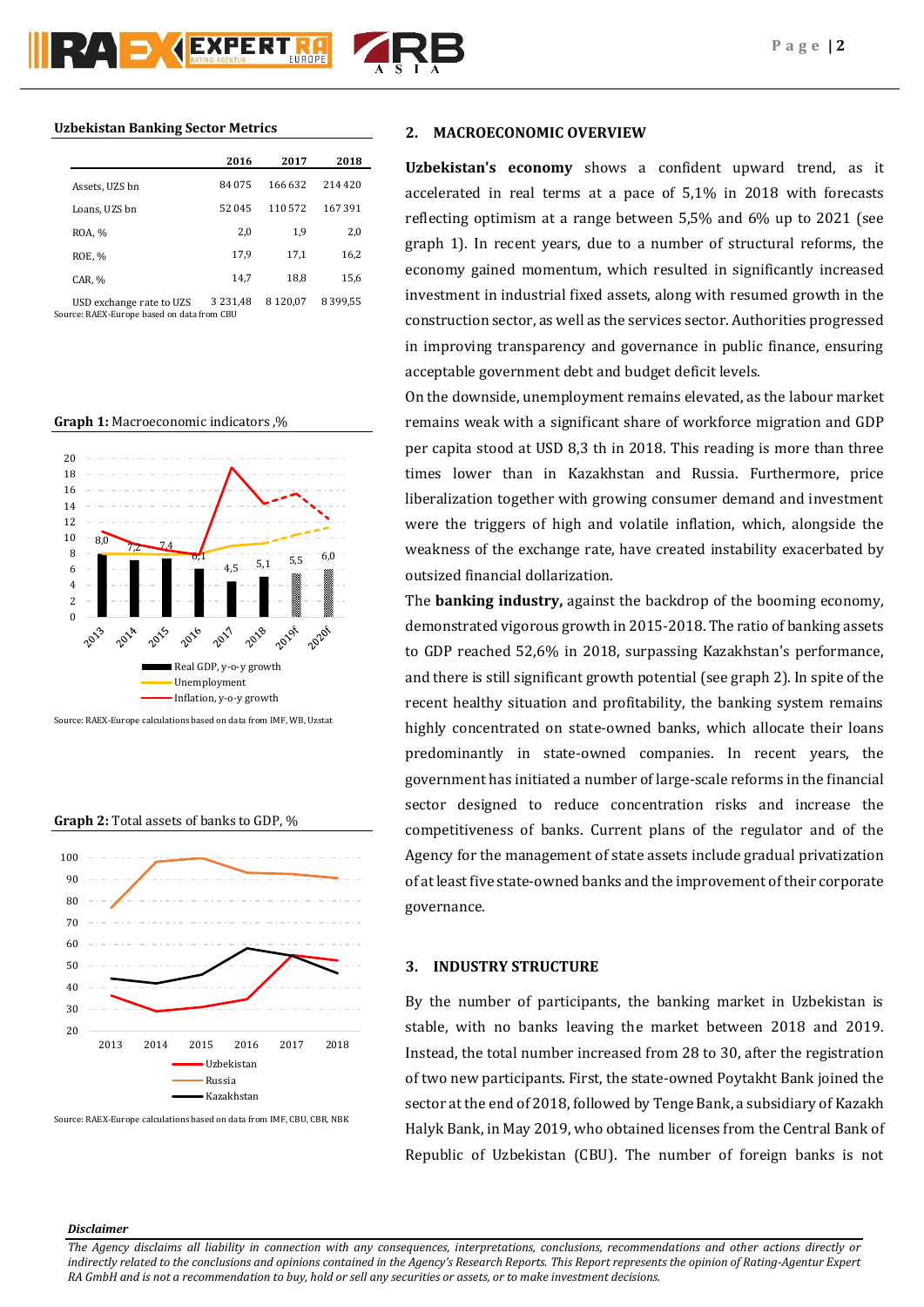

expected to increase significantly because of the still conservative stance from the regulator.

The banking sector is highly concentrated, as the share of the three largest banks stood at 54,9% of total assets as of 1 October 2019. Moreover, the state-owned banks (SOBs) have increased their share from 82,7% at the end of 2017 to 86,1% as of 3Q 2019 (see graph 3). After the nationalization of Asia Alliance Bank in 2018, there are currently 13 SOBs in the market, three of which are the largest in Uzbekistan: NBU (27,4% of total assets), Asaka bank (14,1%), Industrial and Construction Bank (13,4%) as of 3Q 2019.

SOBs have a very strong position, which is traditionally conditioned by their key function as the main creditor of state investment projects in the economy and programs in the social sphere. In turn, the government injects budgetary funds into SOBs for directed lending at preferential rates, as well as through the government's deposit allocation and recapitalization. The remaining 17 market participants – not state-owned banks – accounted for only 13,9% of total assets as of 3Q 2019. Uzbek companies and individuals dominate their ownership structure. However, in some cases, they are owned by foreign legal entities, the ultimate beneficiaries are domestic. In addition, there is a small presence of foreign banks from the Middle East and Central Asia.

With the booming economy, young and increasing population, as well as ongoing reforms, the banking sector has potential and attractiveness for foreign investors. However, over the past two years, apart from the opening of the Kazakh subsidiary bank and the announced plans to enter the market of the Georgian TBC bank, there have been no significant market entries from foreign strategic players. It can be noted that the Swiss fund ResponsAbility Investments joined the shareholders of Hamkorbank, but its share is insignificant at only 7,7%. At the same time, some of the locally-owned private banks, such as Kapital Bank and Hi-Tech Bank were acquired by other local companies.

Recently, the authorities have announced reforms in the banking sector aimed at increasing competition and reducing concentration through privatization. The SOBs are expected to reduce directed lending and switch to market funding sources at the local deposit market, local and international capital markets, as well as selling partially their shares to foreign investors. The authorities have already decided to sell 25% of the shares of three banks, which have a market share of about 5%1. Also, foreign investors are allowed to purchase up to 5% of the banks' shares

*Disclaimer* 

 $\overline{a}$ 

**Graph 3:** Assets dynamic and concentration, %



<sup>1</sup> A decree of the President of Uzbekistan on 29 April 2019 approved the sale of a 25% stake in three banks: Aloka Bank, Turon Bank and Asia Alliance Bank[: http://lex.uz/pdfs/4312750](http://lex.uz/pdfs/4312750)

*The Agency disclaims all liability in connection with any consequences, interpretations, conclusions, recommendations and other actions directly or indirectly related to the conclusions and opinions contained in the Agency's Research Reports. This Report represents the opinion of Rating-Agentur Expert RA GmbH and is not a recommendation to buy, hold or sell any securities or assets, or to make investment decisions.*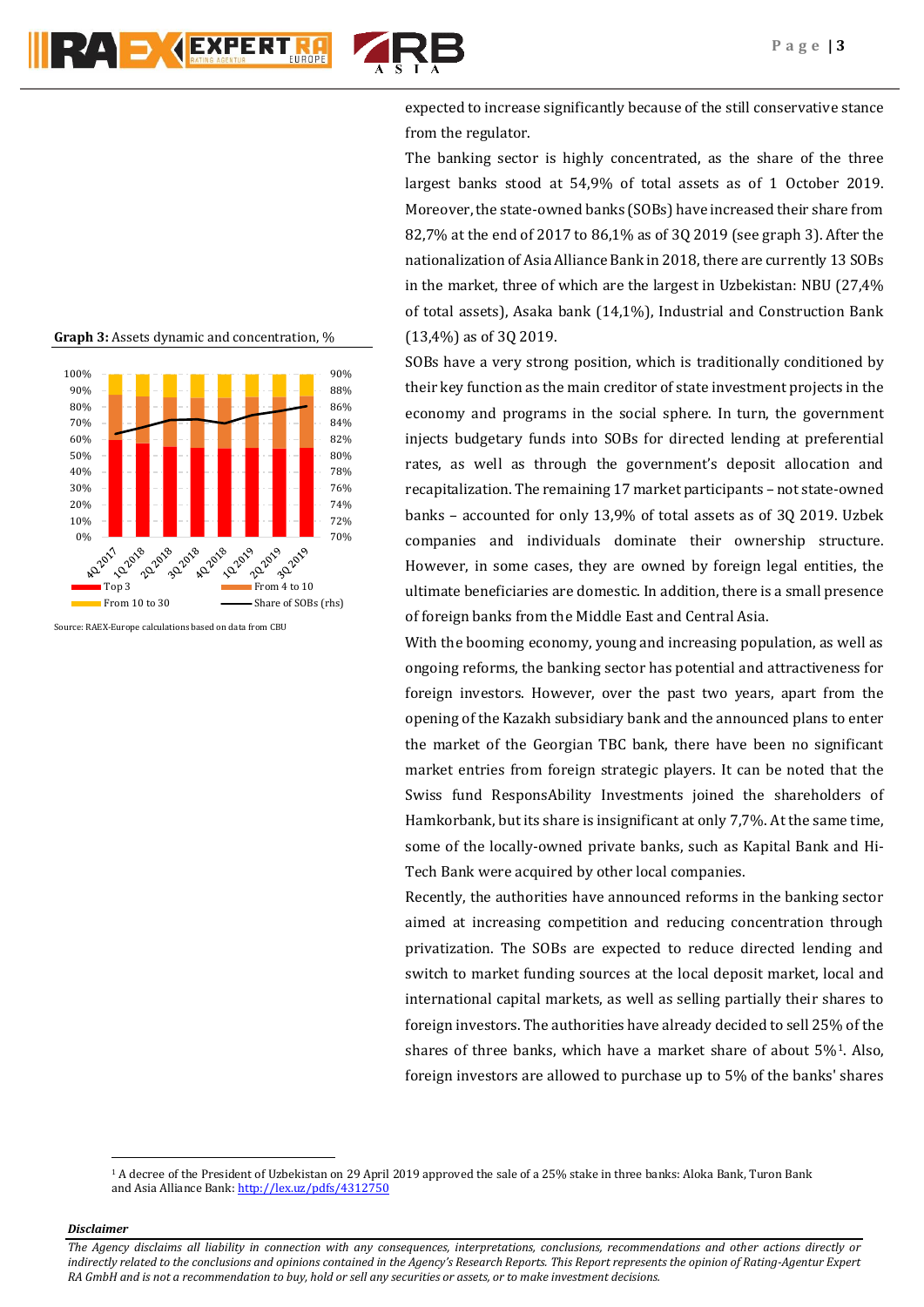

**Graph 4:** Capital adequacy metrics







without the preliminary permission of the Central Bank2. When it comes to larger SOBs, some of them have engaged already in cooperation with international financial institutions. Notably, in 2018, IFC started working with Ipoteka-Bank to improve corporate governance, risk management, and operations, within the framework of possible further participation in the capital of the Bank. IFC will provide a convertible credit facility of around USD 35 m and will conduct privatization procedures for the bank before 2022. IFC is also making negotiations on a similar type of engagement with Industrial and Construction Bank, while EBRD is considering to be engaged in privatization process of Asaka Bank.

#### **4. PERFORMANCE**

#### **4.1. Capital adequacy**

The growth rate of banks' capital was 29% in 2018 and 28,2% in 9M 2019. The main contribution was from the SOBs, which increased their total capital by 30,4% in 2018, supported by the funds allocated from the Fund for Reconstruction and Development of the Republic of Uzbekistan (UFRD), according to the programs of improvement of the banks' financial condition3. The growth rates of reserve capital and retained earnings were sound in 2018 at 63,9% and 58,6%, respectively, but their share is insignificant and the authorized capital dominates, representing almost 73% of total capital as of 3Q 2019.

Regardless of an active build-up in equity, the capital adequacy ratio $4$ (CAR) decreased from 18,8% as of 1Q 2018 to 15,6% in 3Q 2019, although it remains well above the minimum regulatory requirements of 13%. In 2018, the CAR of state-owned banks decreased the most (from 19,2% to 15,4%), while the reading for private banks remained stable at 16,9%. This trend was mainly due to a significant increase in the credit portfolios and the rise in risk-weighted assets exceeded the growth rates of banks' regulated capital (see graph 4).

In the short run, further expansion of loan portfolios, along with the depreciation of the national currency, would continue to weigh on capital ratios. We expect that in this situation the government will persist in supporting its banks by providing regular recapitalization, and possibly, by relieving the credit pressure through transferring some large nonperforming loans to the UFRD.

## *Disclaimer*

1

<sup>2</sup> Amendments of 7 September 2019 to the Cabinet of Ministries decree on the order of approval procedures in the Banking sector: <http://lex.uz/docs/2354645>

<sup>&</sup>lt;sup>3</sup> Presidential decree from 04 May 2018[: http://lex.uz/Pages/GetPDFView.aspx?lact\\_id=3721645](http://lex.uz/Pages/GetPDFView.aspx?lact_id=3721645)

<sup>4</sup> The ratio of regulated capital to risk-weighted assets.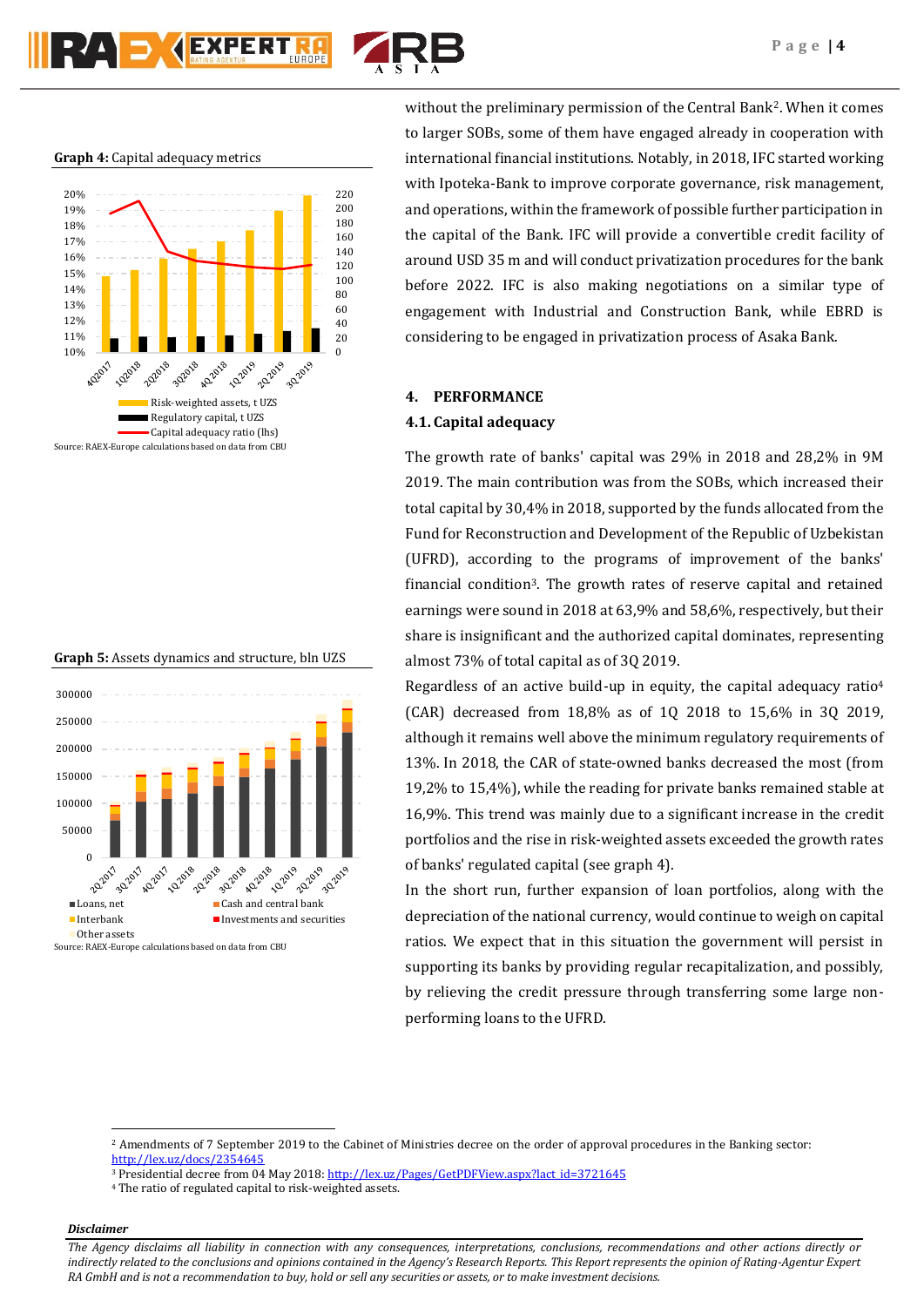

# **4.2. Assets dynamics and structure**

After dramatic depreciation of the national currency in September 2017, when the banking sector assets rocketed by almost half, the uptrend continued in 2018 at an average pace of 6,5% quarterly and accelerated further in 2019 to a quarterly average of 10,7%. As a result, since the beginning of 2018, the total assets have increased by almost 75% and reached UZS 291 tn as of 1 October 2019 (see graph 5).

The main driver is an active expansion of loans, which increased by 51,4% in 2018 and 40,2% during 9M 2019. This resulted in net loans reaching UZS 231 tn, or 79,4% of the sector's total assets as of 1 October 2019. The share of liquid funds in cash and central bank accounts has shrunk by half from the beginning of 2018 to 6,4% as of 3Q 2019. The share of investments and securities remains insignificant at the level of 1,2% (see graph 5).

Rapidly developing lending activity exceeded forecasts with financing increasing across of all sectors of the economy and population. The main incentives from the state are both the expansion of investments in modernization of state enterprises and programs for the development of agriculture and small and medium-sized businesses. Besides, liberalization of prices and currency operations, along with the easing of trade conditions, also stimulated private demand for loans. Nevertheless, the highest growth rates were observed in retail lending, where banks have more than tripled their figures since the beginning of 2018, the share of individuals in the bank portfolio remains quite low at only 16,1% as of 1 October 2019 (see graph 6).

The bulk of the banks' portfolios are corporate loans, which grew by 47,4% in 2018 and by 37,7% in 9M 2019. Even though financing is diversified by economic activity, there are significant risks of concentration in the public sector. This is because SOBs, which contributed 45% of the total growth in 2018, mainly finance state-owned enterprises by providing directed loans on preferential terms. The share of directed loans in the total volume of lending comprised almost 60% of total loans, with more than a third in foreign currency. At the same time, the interest rates on directed loans are much lower than the market rates. Thus, in January-September 2019, the average interest rate on market loans in the national currency was 24,1%, while the rate on directed loans was only 7,3%.

Another adverse factor that poses risks for banks is the elevated share of foreign currency in the loan portfolio of corporate clients. After a rapid surge up to 62% caused by the devaluation in 2017, the share of foreign currency in the loan portfolio slightly shrunk to 58% at the end of 3Q 2019 (see graph 6). However, given the ongoing lending in foreign

#### **Graph 6:** Loans dynamics and structure, USZ bn



**Graph 7:** Non-performing loans dynamics



Source: RAEX-Europe calculations based on data from CBU

*Disclaimer*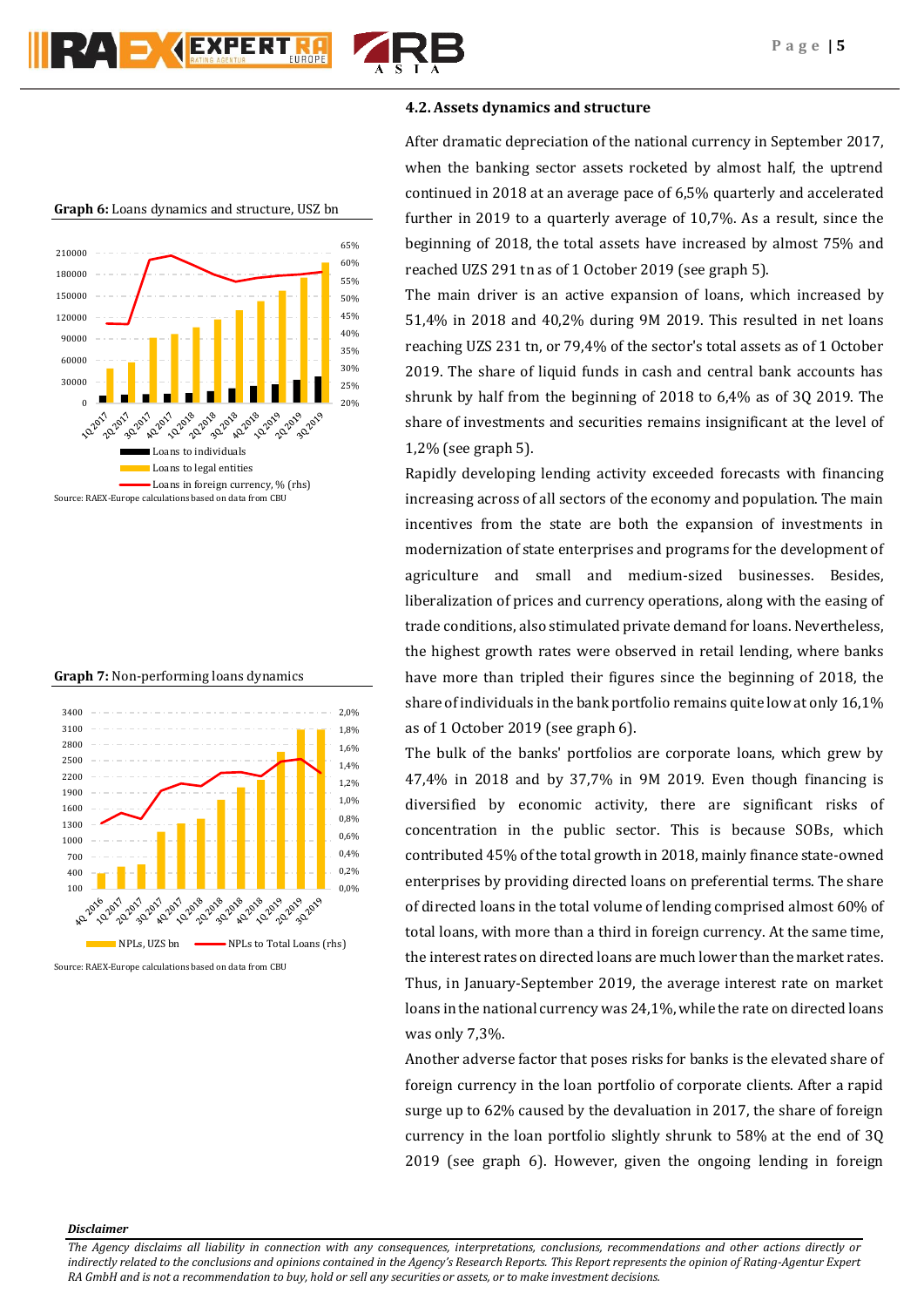

**Graph 8:** Structure of financial result, UZS bn



Source: RAEX-Europe calculations based on data from CBU





Source: RAEX-Europe calculations based on data from CBU



**Graph 10:** Dynamic of funding sources, UZS bn

currency and further weakening of the UZS, we do not anticipate a meaningful de-dollarization of the loan portfolios.

In general, we expect the current lending boom to continue in 2020 against the backdrop of accelerated economic development and a surge in investment, but further growth rates will be largely determined by the plans of the authorities about the size of directed financing. In the medium term, the maintenance of the current volume of the budget dedicated for credit purposes may lead to the volatility of the economy and the escalation of inflation.

Regarding the quality of the loan portfolio, current levels of officially reported non-performing loans (NPLs) remain lower than in peercountries of Central Asia and Russia. Although the volume of NPLs increased by 2x from the beginning of 2018, their ratio to total gross loans stood at only 1,3% as of 3Q 2019, owing to an outsized growth of loan portfolios (see graph 7). In the medium run, we expect the officially reported level of NPL to remain stable under the influence of issuance of new loans, and may also be lower in case of transferring the most problematic loans of state companies to the balance of the UFRD. However, we believe that there are hidden risks of asset quality deterioration, as in case of privatization of banks and major borrowers state-owned companies, support through restructuring and refinancing of problem loans can be reduced.

## **4.3. Financial result and profitability**

In 2018, the banking sector raised its net profit by 70% to UZS 3,2 tn, compared to UZS 1,9 tn in 2017. The main source was net interest income, which climbed by 84,6% in 2018, thus expanding its share in the financial result to 54%. The upward trend was due to the excess of interest income over interest expense. Net non-interest income is volatile and rose slightly by 5% in 2018. On the expenditure side, the largest share comprised of operating costs, which increased by 35% in 2018. The assessment of possible losses on loans and leasing grew insignificantly in 2018, only by 7% (see graph 8). We expect higher profitability in 2019, as net profit for the first 9 months of the year has already exceeded the previous year due to an increase in the margins of interest operations. As a result, owing to profit growth, the efficiency of the banking system as a whole, measured by the ratio of operating expenses to income,

improved from 58% at the end of 2017 to 39% in 3Q 2019. Return on assets remained stable in 2018-2019 at an average level of 2%, while return on equity remained high at 18,2% as of 1 October 2019 (see graph 9).

## *Disclaimer*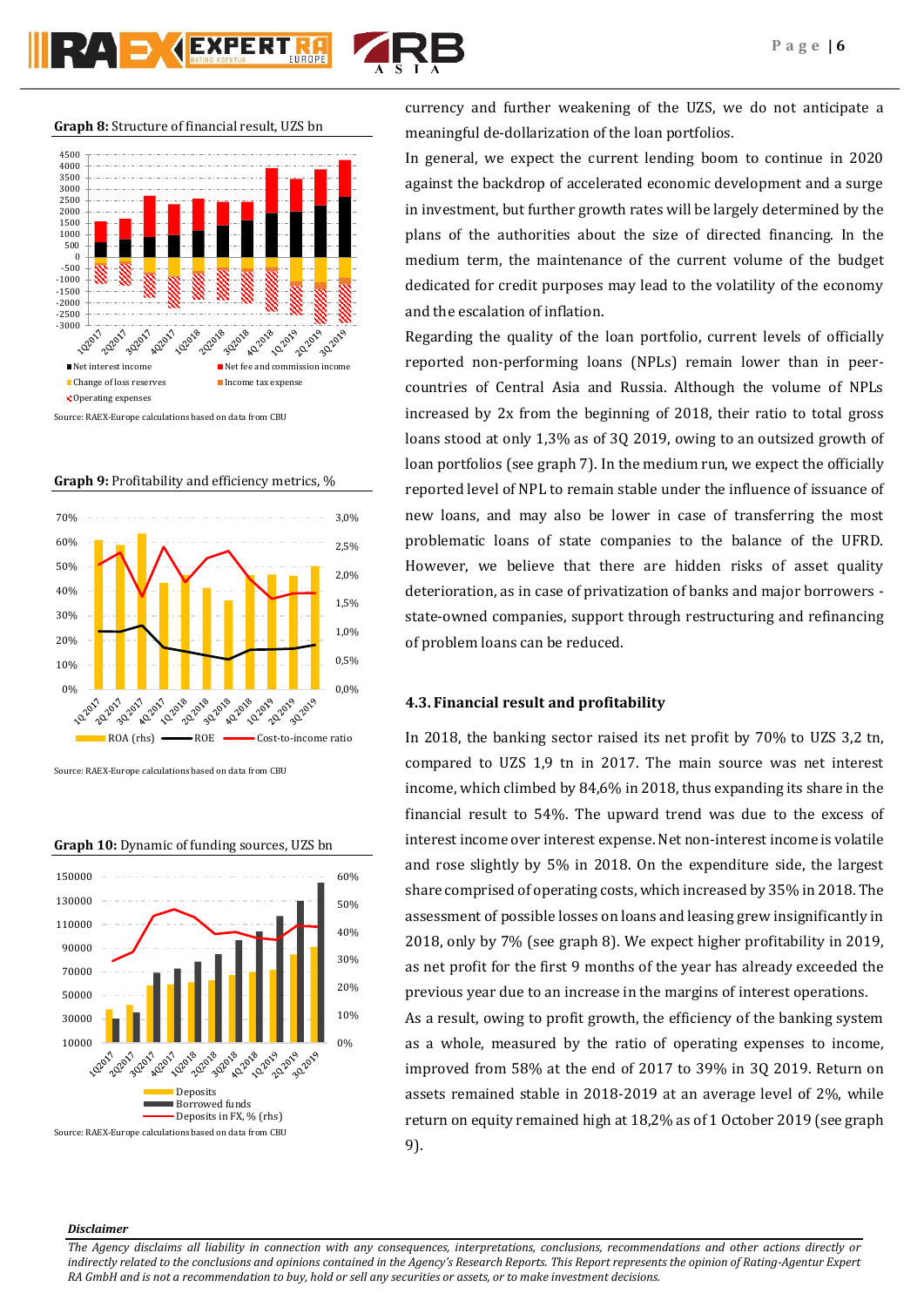

# **4.4 Funding and liquidity**

The main driver of the increase in liabilities the last two years was borrowed funds from UFRD and financial institutions<sup>5</sup>, which jumped in 2018 and during 9M 2019 by 43,3% and 39,2%, respectively. Thus, their share has expanded to 56,6% of total liabilities, including 25% share of resources from the UFRD, and loans from foreign banks and international financial institutions with 16% share (see graph 10).

Deposits of legal entities and individuals, after a moderate growth of 17,5% in 2018, climbed by 30,5% during 9M 2019; however, their share in liabilities shrunk to 35,6%. The bulk of the deposits is from corporates, whereas the share of household's funds remained insignificant at 21% as of 3Q 2019. A positive development in 2018-2019 was the gradual decrease in FX deposits from 48% to 42%, as well as a significant increase in long-term deposits for more than one year, which hiked by more than 5x since 2017 and continues to do so. This trend reflects an upgrading of stability and confidence in the banking system.

We should note a remarkable difference in the funding structures between state-owned and other banks. Although SOBs have accumulated the bulk of deposits from corporates and individuals, such types of funds represent only 30% of their total liabilities. In contrast, deposits account for 73% of the liabilities of other banks. Therefore, for such banks, deposits are the main source of funding and, as they attract them at market interest rates, it limits their competitive opportunities and active expansion in the lending market.

With the accelerated growth in lending, the loan-to-deposit ratio increased significantly to 257% as of 3Q 2019. Besides, banks reduced their liquidity assets, as the ratio of highly liquid assets to total assets felt to 9,3% in 3Q 2019. This situation potentially creates the risk of failing to meet unforeseen funding requirements due to the low turnover of loans, with a high concentration on large borrowers and long-term projects (see graph 11). However, the banks as a whole comply with the regulatory liquidity requirements, with current and instant liquidity ratios of 82% and 33% in 3Q 2019, while minimum thresholds are 30% and 10%, respectively. In addition, since 1 September 2019, new requirements for liquidity were introduced, which are now calculated separately by currency. This removed the barrier that prevented banks from using the currency with excess liquidity to close liquidity gaps in other currencies.



*Disclaimer* 

**.** 

#### **Graph 11:** Liquidity ratios, %



*The Agency disclaims all liability in connection with any consequences, interpretations, conclusions, recommendations and other actions directly or indirectly related to the conclusions and opinions contained in the Agency's Research Reports. This Report represents the opinion of Rating-Agentur Expert RA GmbH and is not a recommendation to buy, hold or sell any securities or assets, or to make investment decisions.*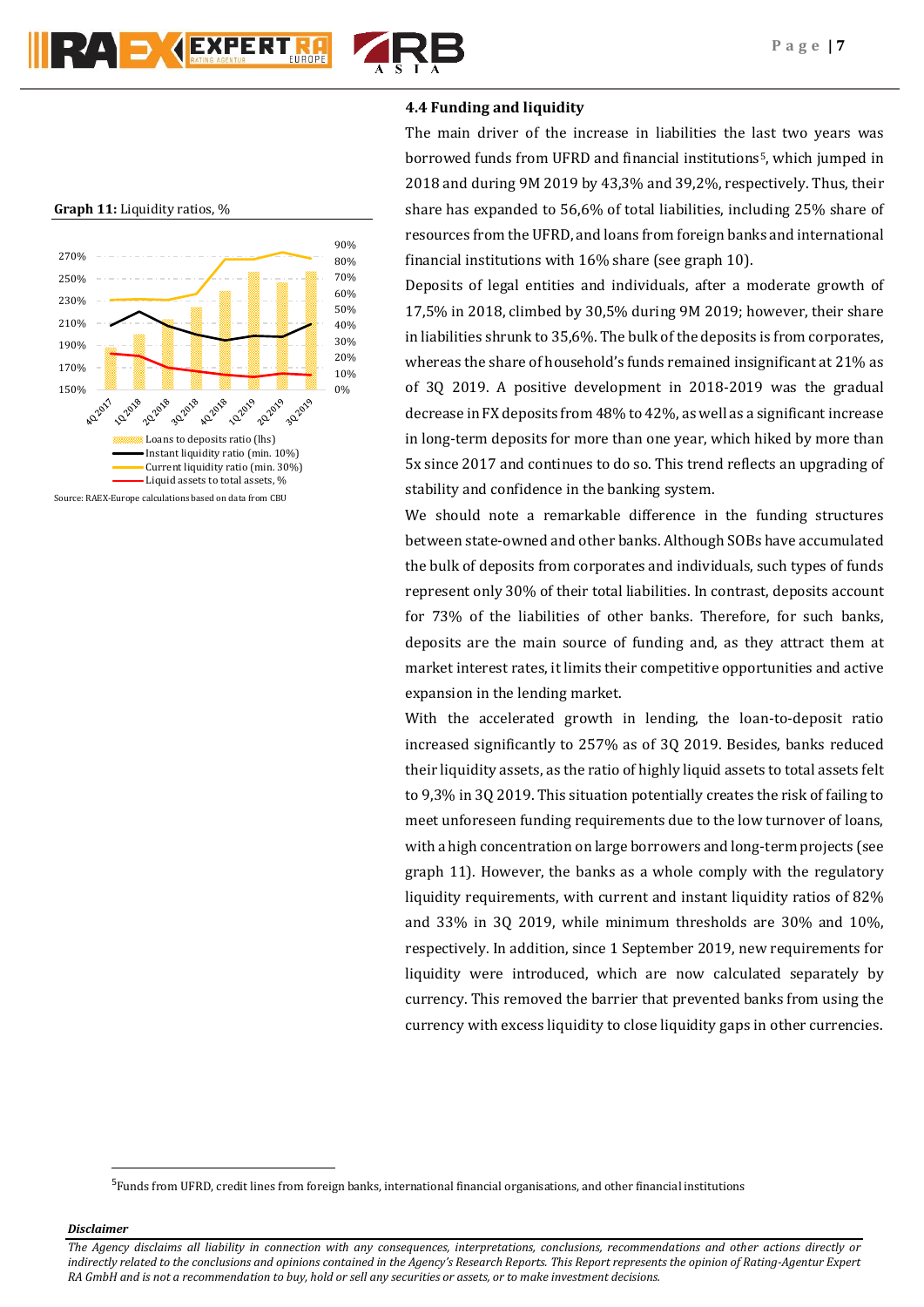



## **5. OUTLOOK**

We consider the banking sector's continuing rapid growth, as domestic credit volume is still low relative to the size of the Uzbek economy. However, we expect that directed lending on preferential terms will gradually decline as the Fund's funding for state-owned banks will be reduced, which is likely to be more reoriented to raising resources in the domestic and foreign capital markets and loans from foreign financial institutions.

We anticipate the structure of the market will remain stable, without a significant increase in the number of new players, including foreign ones, due to the still conservative policy of the regulator and the authorities, as well as heightened concentration on the market. At the same time, the cooperation of state-owned banks with international financial institutions will be broadened with the possible subsequent privatization of minority shares.

In general, in the medium term, we expect that the banking sector will demonstrate financial stability and reliable profitability and capital adequacy metrics.

*Disclaimer*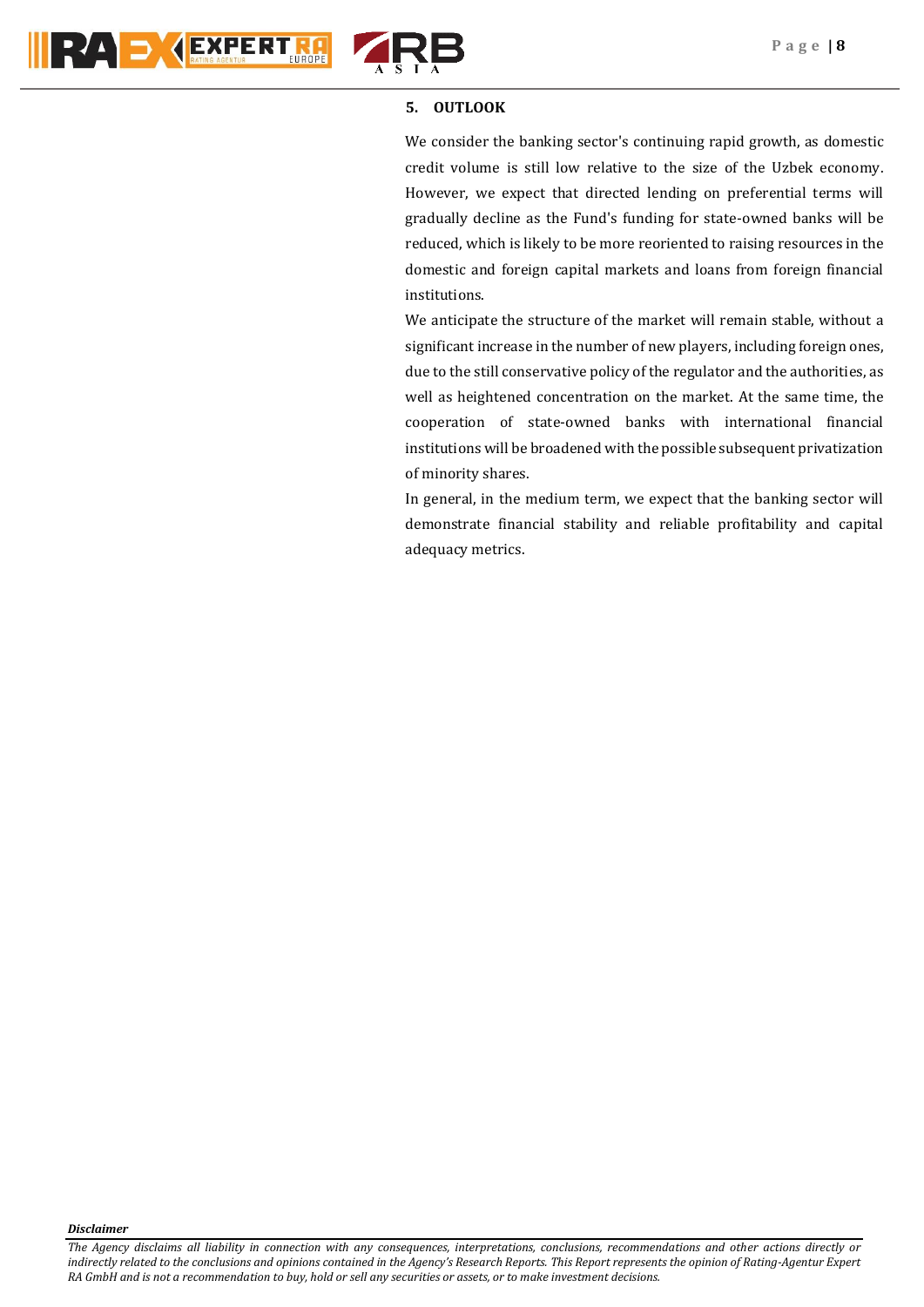

# **6. RANKING OF BANKS AS OF 01.10.2019**

|                                         | Type of ownership                     | Assets (USD m) |            | Loans (USD m) |            | Equity (USD m) |            | <b>Deposits</b><br>(USD m) |            |
|-----------------------------------------|---------------------------------------|----------------|------------|---------------|------------|----------------|------------|----------------------------|------------|
| <b>Bank's Name</b>                      |                                       | 3Q 2019        | % of total | 3Q 2019       | % of total | 3Q 2019        | % of total | 3Q 2019                    | % of total |
| <b>NBU</b>                              | government                            | 8446,8         | 27,4%      | 7111,7        | 28,6%      | 692,1          | 19,1%      | 1650,0                     | 17,1%      |
| Asaka bank                              | government                            | 4345,7         | 14,1%      | 3543,3        | 14,3%      | 639,1          | 17,7%      | 1146,7                     | 11,9%      |
| <b>Industrial and Construction Bank</b> | government                            | 4124,2         | 13,4%      | 3722,6        | 15,0%      | 360,4          | 10,0%      | 679,4                      | 7,0%       |
| Ipoteka-bank                            | government                            | 2767,4         | 9,0%       | 2463,0        | 9,9%       | 235,9          | 6,5%       | 824,5                      | 8,5%       |
| Agrobank                                | government                            | 1984,7         | 6,4%       | 1678,7        | 6,8%       | 238,5          | 6,6%       | 630,1                      | 6,5%       |
| Halq bank                               | government                            | 1611,2         | 5,2%       | 1111,6        | 4,5%       | 239,6          | 6,6%       | 754,4                      | 7,8%       |
| Qishloq Qurilish bank                   | government                            | 1251,5         | 4,1%       | 1126,8        | 4,5%       | 149,0          | 4,1%       | 358,4                      | 3,7%       |
| Hamkorbank                              | private with foreign capital (Europe) | 883,9          | 2,9%       | 651,5         | 2,6%       | 106,0          | 2,9%       | 369,7                      | 3,8%       |
| Aloka bank                              | government                            | 771,8          | 2,5%       | 615,8         | 2,5%       | 134,7          | 3,7%       | 532,0                      | 5,5%       |
| Kapital bank                            | private                               | 581,4          | 1,9%       | 305,1         | 1,2%       | 57,2           | 1,6%       | 476,1                      | 4,9%       |
| Turon bank                              | government                            | 499,6          | 1,6%       | 393,5         | 1,6%       | 102,1          | 2,8%       | 141,4                      | 1,5%       |
| Ipak Yuli bank                          | private                               | 484,8          | 1,6%       | 355,3         | 1,4%       | 72,8           | 2,0%       | 184,0                      | 1,9%       |
| Orient Finance bank                     | private                               | 445,9          | 1,4%       | 248,1         | 1,0%       | 87,5           | 2,4%       | 277,0                      | 2,9%       |
| Invest Finance bank                     | private                               | 444,0          | 1,4%       | 305,4         | 1,2%       | 52,0           | 1,4%       | 299,9                      | 3,1%       |
| KDB Bank Uzbekistan                     | private with foreign capital (Asia)   | 437,1          | 1,4%       | 80,2          | 0,3%       | 60,7           | 1,7%       | 368,4                      | 3,8%       |
| Microcreditbank                         | government                            | 432,1          | 1,4%       | 354,6         | 1,4%       | 115,4          | 3,2%       | 133,1                      | 1,4%       |
| Trustbank                               | private                               | 345,5          | 1,1%       | 165,1         | 0,7%       | 48,8           | 1,3%       | 279,3                      | 2,9%       |
| Asia Alliance bank                      | government                            | 247,2          | 0,8%       | 163,3         | 0,7%       | 29,5           | 0,8%       | 182,2                      | 1,9%       |
| Davr bank                               | private                               | 140,5          | 0,5%       | 95,1          | 0,4%       | 19,9           | 0,5%       | 89,9                       | 0,9%       |
| Turkiston bank                          | private                               | 107,7          | 0,3%       | 78,3          | 0,3%       | 14,8           | 0,4%       | 75,9                       | 0,8%       |
|                                         |                                       |                |            |               |            |                |            |                            |            |

*Disclaimer*